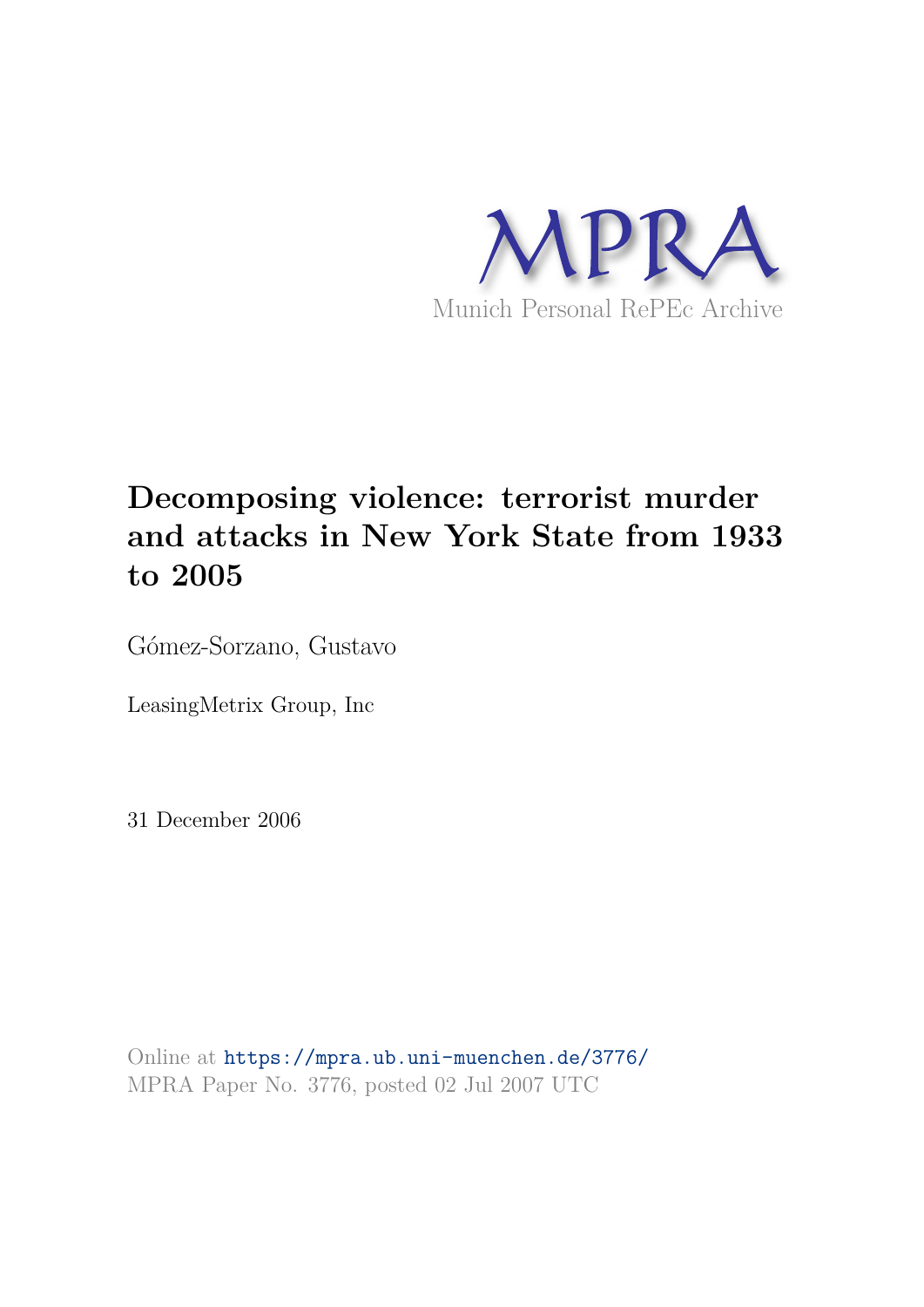## **Decomposing Violence: Terrorist Murder and Attacks in New York State from 1933 to 2005**

By Gustavo A. Gómez-Sorzano\*

Paper for the Stockholm Criminology Symposium Stockholm University 2007 *Section on National Crime Prevention Strategies* 

*Abstract:* I apply the Beveridge-Nelson business cycle decomposition method to the time series of murder in the state of New York. (1933-2005). Separating out "permanent" from "cyclical" murder, I hypothesize that the cyclical part coincides with documented waves of organized crime, internal tensions, breakdowns in social order, crime legislation, social, and political unrest, and recently with the periodic terrorist attacks in the state. The estimated cyclical terrorist murder component warns that terrorist attacks in the state of New York from 1962 to 2005, historically occur in the estimated turning point dates, of whether a declining, or ascending cycle, and so, it must be used in future research to construct a model for explaining the causal reasons for its movement across time, and for forecasting terrorist murder and attacks for New York.

*Keywords:* A model of cyclical terrorist murder in Colombia, 1950-2004. Forecasts 2005-2019; the econometrics of violence, terrorism, and scenarios for peace in Colombia from 1950 to 2019; scenarios for sustainable peace in Colombia by year 2019; decomposing violence: terrorist murder in the twentieth in the United States; using the Beveridge and Nelson decomposition of economic time series for pointing out the occurrence of terrorist attacks.

*JEL classification codes*: C22, D74, H56, N46, K14, K42, N42, O51.

alexgosorzano@yahoo.com

Econometrician M.Sc. Leasingmetrix Group, Lakewood, Colorado The opinions expressed do not compromise the company for which I currently work. **DRAFT, REVISED VERSION (July 1st, 2007). PLEASE IGNORE FIRST VERSION.**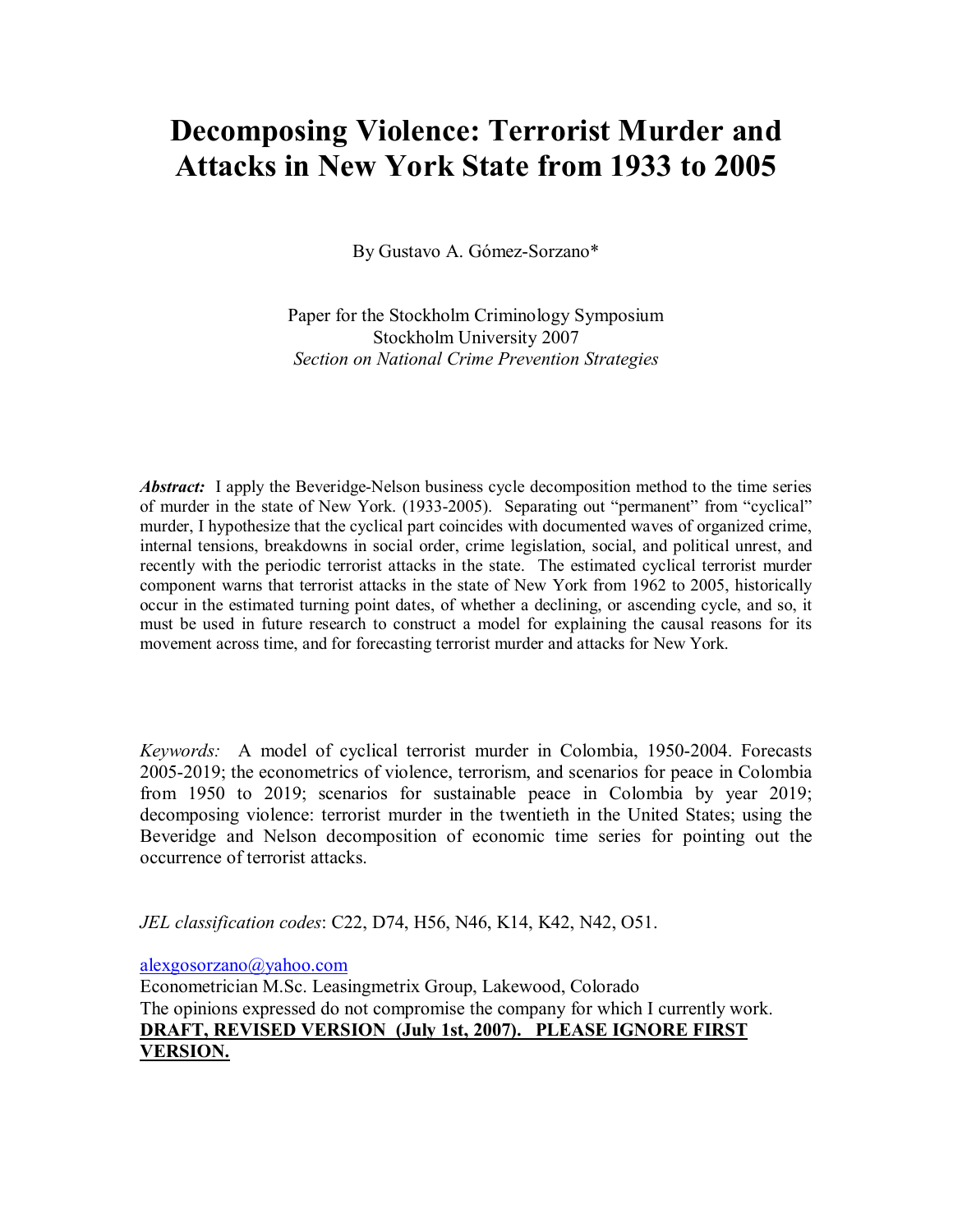## **Decomposing Violence: Terrorist Murder and Attacks in New York State from 1933 to 2005**

## **1. Introduction.**

.

 After decomposing violence, and creating the cyclical terrorist murder and attacks index for the United States: *decomposing violence: terrorist murder in the twentieth century in the United States* (Gómez-Sorzano 2006C), this paper continues that methodology research applied at the State level. The current exercise for the state of New York, is the first one at decomposing violence at the state level on the purpose of constructing murder and attacks indexes preventing the closeness of attacks or tragic events. This research shows that the estimated cyclical component of murder carefully pointed out the date of occurrence of the last couple of terrorist attacks occurred in New York, particularly, the World Trade Center bombing, and 9/11 2001; the paper suggests that the state of New York has been able to break up the cycle of violence having a current problem of growing permanent murder (i.e., the estimated permanent component of murder increases, Fig. 4).

 According to the Federal Bureau of Investigation, Uniform Crime Reporting System, total homicides in New York State increased from an average of 845 per year in the 1960s to 1,905 in the 1970s, 2,025 in the 1980s, and 1,783 in the 1990s (Fig. 1). When adjusted for population growth, i.e., homicides per 100,000 people in the population, a identical pattern emerges, reaching a first peak in 1973 with 11.17 murder per capita and, subsequent peaks in 1980, 1990 and, 1993 respectively with 12.73, 14.48 and, 13.30 per capita respectively.

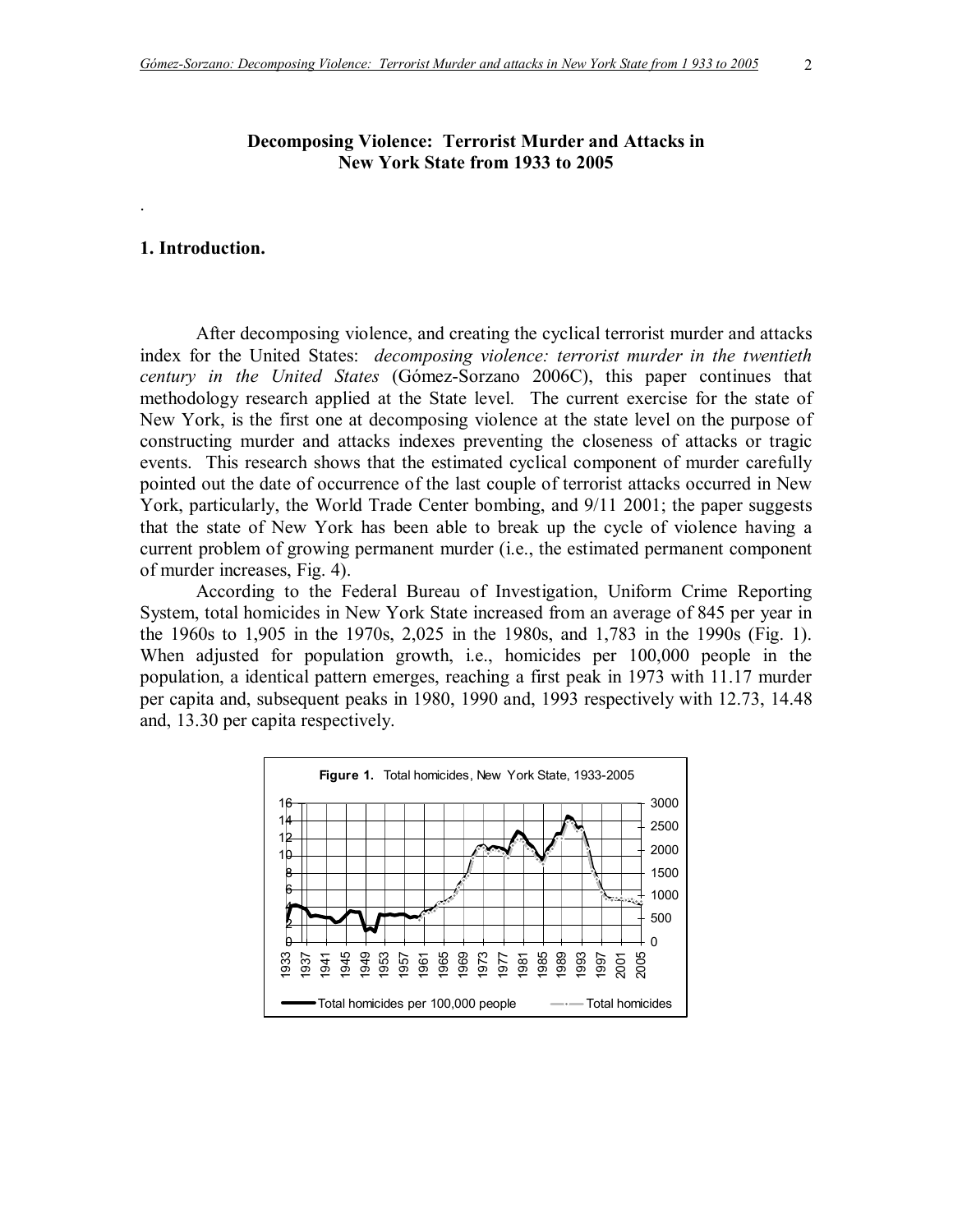Out of the state's four categories of crimes, measuring violent crime (murder, forcible rape, robbery, and aggravated assault) murder is the one that varies the less showing and stabilization tendency (Fig. 2).



 Although the U.S., murder rates appear stabilizing during the last years, the highest per capita rates are found in the southwest and, south regions with 6.67 and 6.39 per capita, the Mid-Atlantic region where New York belongs appears as the third highest of the country with a rate of 5.93 for 2005 (Fig. 3).



#### **2. Data and methods**

The Bureau of Justice Statistics has a record of crime statistics that reaches back to 1933, (for this analysis I use the murder rates per  $100,000$  people<sup>1</sup>). As is known, time series can be broken into two constituent components, the permanent and transitory

<sup>&</sup>lt;sup>1</sup> Taken from FBI, Uniform Crime Reports.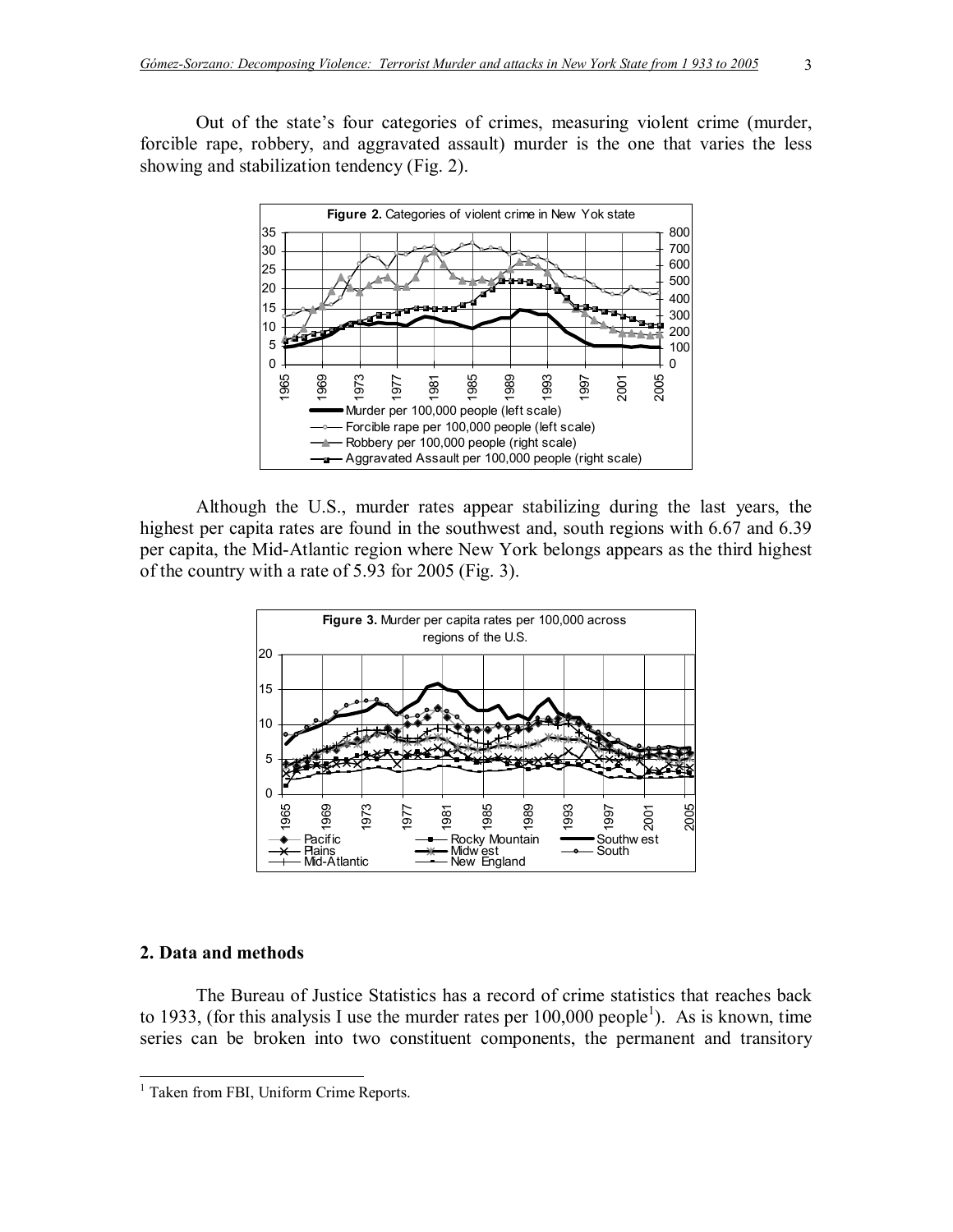component. I apply the Beveridge-Nelson (BN for short 1981) decomposition technique to the New York state series of murders.

### *Beveridge and Nelson decomposition*

I use the augmented Dickey Fuller (1981), tests to verify the existence of a unit root on the logarithm of murder 1933-2005. These tests present the structural form shown in equation (1).

$$
\Delta L \hom_t = \alpha + \theta \cdot t + \phi \ L \hom_{t-i} + \sum_{i=1}^k \gamma_i \ \Delta L \hom_{t-i} + \varepsilon_t \tag{1}
$$

The existence of a unit root, is given by (phi)  $\phi=0$ . I use the methodology by Campbell and Perron (1991), in which an auto-regression process of order k is previously selected in order to capture possible seasonality of the series, and lags are eliminated sequentially if: a) after estimating a regression the last lag does not turn out to be significant, or b) if the residuals pass a white noise test at the 0.05 significance level. The results are reported on table 1.

| Table 1 Dickey & Fuller test for Unit Roots<br>Series                                                                                                                                      | ĸ  | Alpha  | Theta  | Phi       | Stationary |
|--------------------------------------------------------------------------------------------------------------------------------------------------------------------------------------------|----|--------|--------|-----------|------------|
| D(Lhnewyo) - murder series                                                                                                                                                                 | 19 | 0.109  | 0.004  | $-0.183$  | No         |
| State of New York, 1933-2005                                                                                                                                                               |    | (3.27) | (3.57) | $(-2.76)$ |            |
| Notes: 1. K is the chosen lag length. T-tests in parentheses refer<br>To the null hypothesis that a coefficient is equal to zero.                                                          |    |        |        |           |            |
| Under the null of non-stationarity, it is necessary to use the Dickey-<br>Fuller critical value that at the 0.05 level, for the t-statistic is -3.50, -3.45 (sample size of<br>50 and 100) |    |        |        |           |            |

After rejecting the null for a unit root (accepting the series is non stationary), I perform the BN decomposition which begins by fitting the logarithm of the per capita murder series to an ARIMA model of the form (2):

$$
\Delta Lt \text{ hom}_{t} = \mu + \sum_{i=1}^{k} \gamma_{i} \Delta Lt \text{ hom}_{t-i} + \sum_{i=1}^{h} \psi_{i} \varepsilon_{t-i} + \varepsilon_{t} \qquad (2)
$$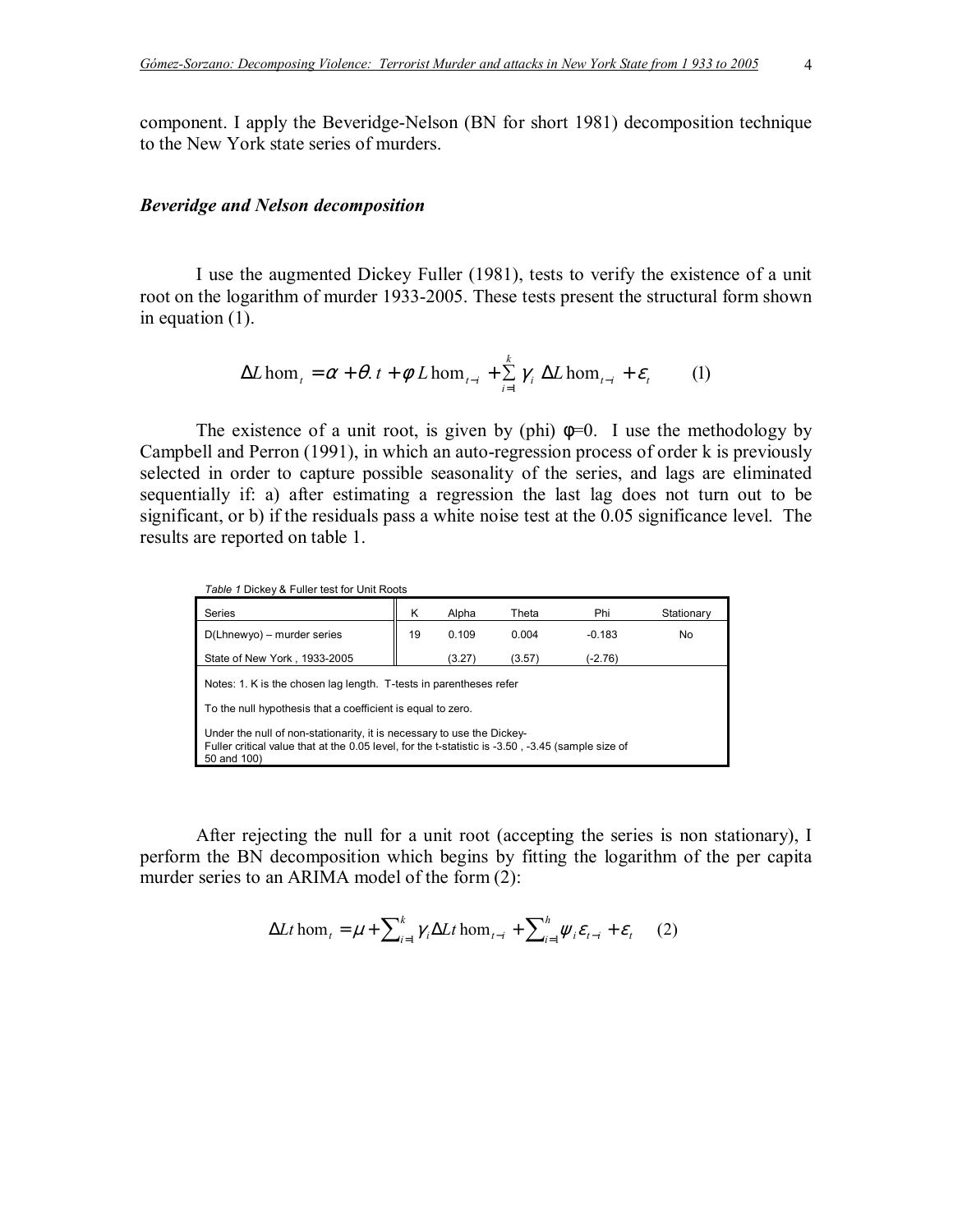Where k, and h are respectively the autoregressive and moving average components. The selection of the ARIMA model is computationally intense. My search for the right model for the period 1933-2005 stopped with an ARIMA (28,1,25) ran with RATS 4, shown in table 2, and including autoregressive components of order 1,2,6 and 28, and moving average terms of order 2 and, 25; the model is unique at providing a cyclical component oscillating around a zero average:

| Table 2. Estimated ARIMA model for murder for New York state |           |                |                  |               |  |
|--------------------------------------------------------------|-----------|----------------|------------------|---------------|--|
| Annual data from 1933 to 2005                                |           |                |                  |               |  |
| <b>Variables</b>                                             | Coeff     | <b>T-stats</b> | <b>Std Error</b> | <b>Signif</b> |  |
| Constant                                                     | 0.0200    | 2.34           | 0.0080           | 0.0243        |  |
| AR(1)                                                        | 0.5106    | 6.09           | 0.0830           | 0.0000        |  |
| AR(2)                                                        | 0.3353    | 3.71           | 0.0900           | 0.0000        |  |
| AR(6)                                                        | $-0.1617$ | $-2.37$        | 0.0670           | 0.0220        |  |
| AR(28)                                                       | $-0.1040$ | $-3.94$        | 0.0260           | 0.0000        |  |
| MA(2)                                                        | $-0.9016$ | $-10.69$       | 0.0840           | 0.0000        |  |
| MA(25)                                                       | $-0.8270$ | $-3.2$         | 0.2577           | 0.0020        |  |
| Centered $R^2 = 0.97$                                        |           |                |                  |               |  |
| $DW = 1.91$                                                  |           |                |                  |               |  |
| Significance level of $Q = 0.1754$                           |           |                |                  |               |  |
| Usable observations $=$ 44                                   |           |                |                  |               |  |

The seven model parameters are replaced in the equation for the permanent component of murder shown in  $(3)^2$ :

$$
L \text{ hom}_t^{PC} = L \text{ hom}_0 + \frac{\mu \cdot t}{1 - \gamma_1 - \ldots \gamma_k} + \frac{1 + \Psi_1 + \ldots + \Psi_h}{1 - \gamma_1 - \ldots \gamma_k} \sum_{i=1}^t \varepsilon_i \tag{3}
$$

The transitory or cyclical terrorist murder estimate is found by means of the difference between the original series, and the exponential of the permanent per capita component  $(L \hom_t^{PC})^3$ , and is shown in Figure 4, that additionally shows the estimated permanent component. It matches the qualitative description of known waves of organized crime, internal tensions, crime legislation, social, and political unrest overseas, and disentangles the timing for terrorist attacks, and terrorist murder in the state of New York. To compare this historical narrative of events with my estimates for cyclical terrorist murder and, attacks I use chronologies, and description of facts taken from Clark (1970), Durham (1996), Blumstein and Wallman (2000), Bernard (2002), Hewitt (2005), and Monkkonen (2001).

<sup>&</sup>lt;sup>2</sup> The extraction of permanent and cyclical components from the original series is theoretically shown in BN (1981), Cuddington and Winters (1987), Miller (1998), Newbold (1990), and Cárdenas (1991). I show the mathematical details for the U.S.<sup> $\cdot$ </sup> case in appendix A. Eq.3 above, turns out to be Eq.17 in appendix A.

<sup>&</sup>lt;sup>3</sup> Turning the estimated permanent per capita component into the level of the permanent component.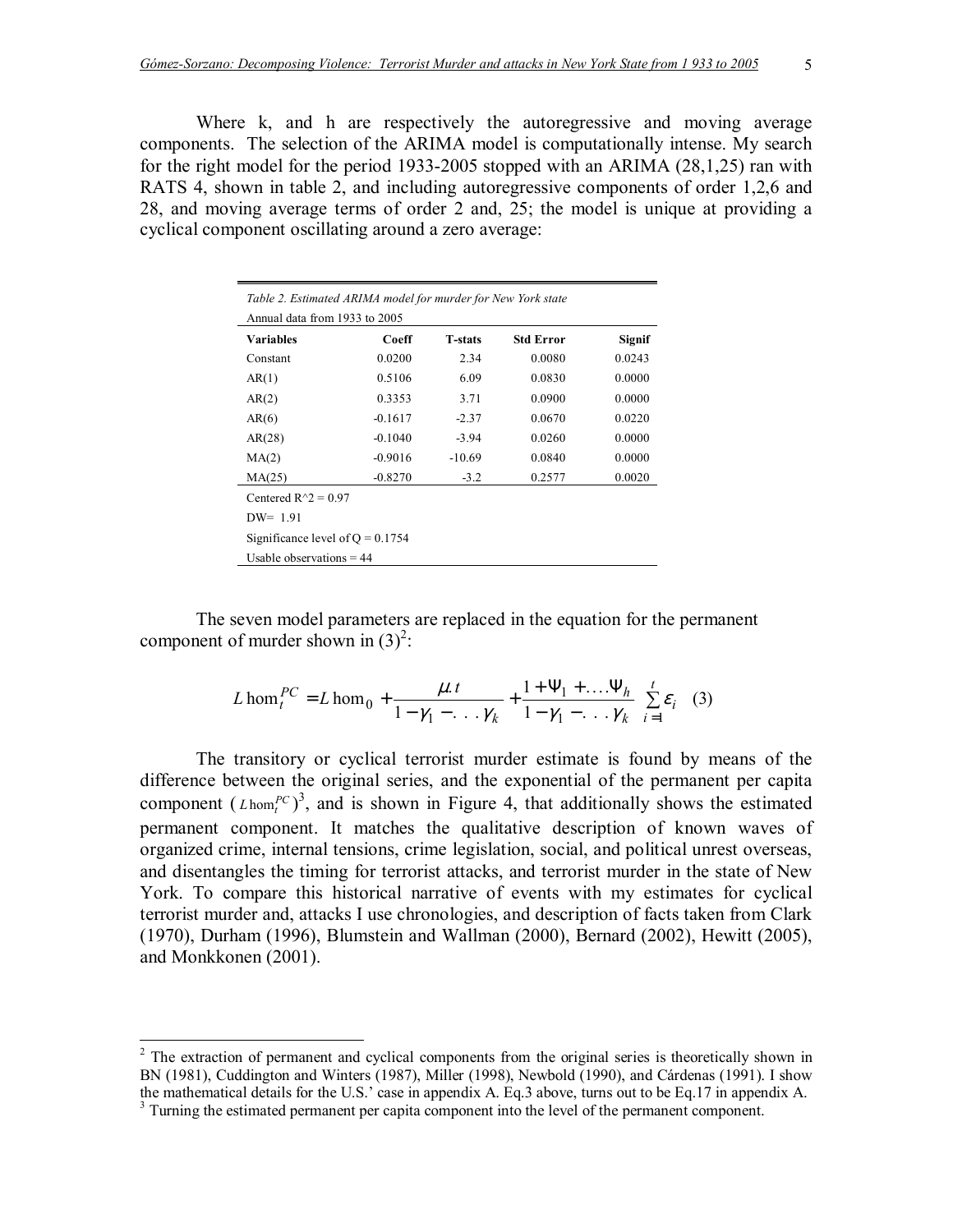

#### **3. Interpretation of results.**

 The terrorist murder and attacks indicator for the state of New York presents the following characteristics. In 1963, and coinciding with the assassination of President John F. Kennedy, it jumps from 2.27 in 1962 to 2.47 in 1963 (8.87% change).

 In 1965 reduces from 3.27 in 1964 to 2.90 in 1965 (-11.10 %). This year on 9 November the city of York experienced a first power black-out and massive looting as its consequence.

 From 1966 to 1968, the indicator ascends from 2.90 to 3.04 (4.62%) to 4.10 (34.8%), and 4.93 (20.2%) per capita. During these years the American society is torn apart by student protests, the counter-culture movement, and racial unrest, all related in different ways to the escalating U.S, involvement in the Vietnam War. An important fact to note, is the big jump on 1968 coinciding with the assassination of Dr. Martin Luther King, Jr., (the index jumped 20.2%). History repeats no matter the geographical context; same as in Colombia where the assassination of Gaitán (a civic, and presidential candidate) generated widespread violence from 1948 to 1953; the New York state violence registered a period of permanent increase in violence after Dr. King's assassination, this period lasted from 1969 to 1972, where the index moved from 5.48 to 6.37, 8.51, and 9.68 respectively with percent changes of 11.12%, 16.24%, 33.63%, and 13.72% respectively.

 In 1976 the index decreases from 9.60 to 9.36 in 1976 (a -2.53 %) apparently as a consequence of the Vietnam War's end.

 From 1982 to 1985 the index reduces steadily passing from 10.68 in 1981 to 9.59 to 9.16, 7.68, and 6.96, registering percent changes of -10.1%, -4.5%, -16.1%, and -9.30% respectively for those years. According to Blumstein and Wallman (2000), this fact coincides with the national behavior of adult homicide reduction during those years.

 From 1991 to 1992, the index reduces from 11.38 to 10.16 per capita (-10.76 %), coinciding this negative variation with the FBI's successful prosecution of New York's Gambino family crime boss John Gotti on 13 charges of murder, gambling, racketeering, and tax fraud. Gotti had escaped three previous indictments since 1986, and had earned the nickname "Teflon Don".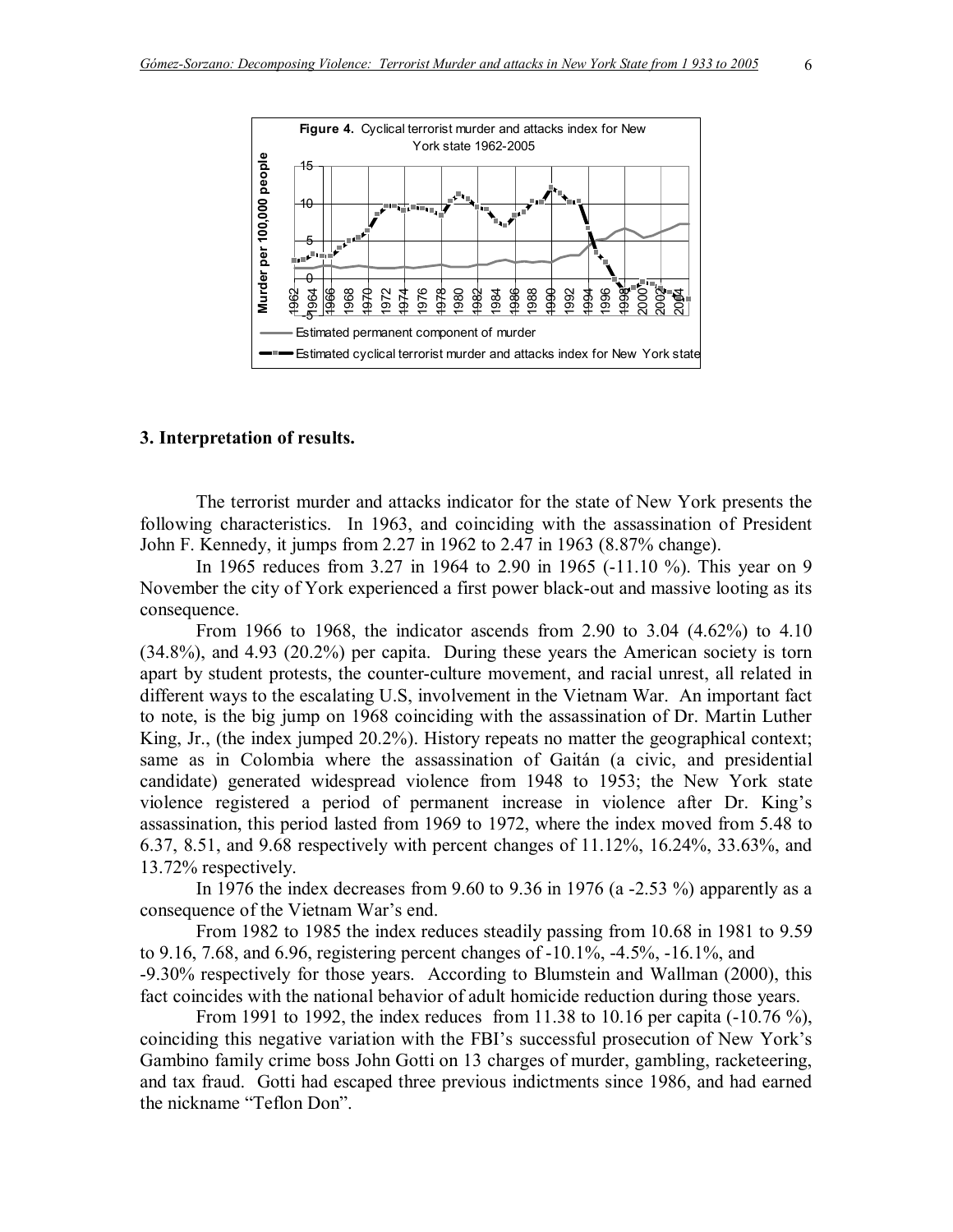In 1993, the index jumps from 10.16 in 1992 to 10.24 in 1993 (0.76%), New York experienced this year the World Trade Center bombing, and the Long Island train massacre. The index foretold with amazing precision the turning point date; then decreases moving to 6.75 in 1994 (-34.01% change).

Finally 9/11 2001 attacks in New York were amazingly foretold by the attacks index in a cautionary way, initially the index increased from 1999 to 2000 (from -1.23 to -0.50) getting a peak, or turning point date on 2000, the index clearly warned authorities of the proximity of an attack exactly one year before the actual attack occurred; then the index decreased to -0.77 in 2001 the year of the infamous 9/11 attack, and decreased continuously from 2002 to 2005 moving from -1.47, -1.86, -2.74, and -2.82 respectively. Based on this accurate description of historical facts versus the movement of the attacks index, I claimed in this paper that I have constructed the terrorist murder, and attacks index for New York State (Appendix B).

#### **4. Conclusions.**

 Provided with a data series of per capita murder from 1933 to 2005, I have constructed the cyclical terrorist murder and attacks index for New York State. The index works amazingly well at pointing out terrorist attack dates; it particularly foretold with amazing precision major recent tragic events in New York as the World Trade Center bombing in 1993, and 9/11 2001 attacks. Immediate research should be done headed towards the construction of a model for terrorist attacks for the State of New York, and a model for permanent murder.

**Data Source:** FBI, Uniform Crime reports.

#### **Acknowledgements**

I thank the organizers of the Stockholm Criminology Symposium 2007, and the Jerry Lee Center of Criminology (Dr. Lawrence W. Sherman) for extending invitation to present this research. I additionally thank the Federal Bureau of Investigation (FBI), the Bureau of Economic Analysis (BEA), and the U.S. Census Bureau.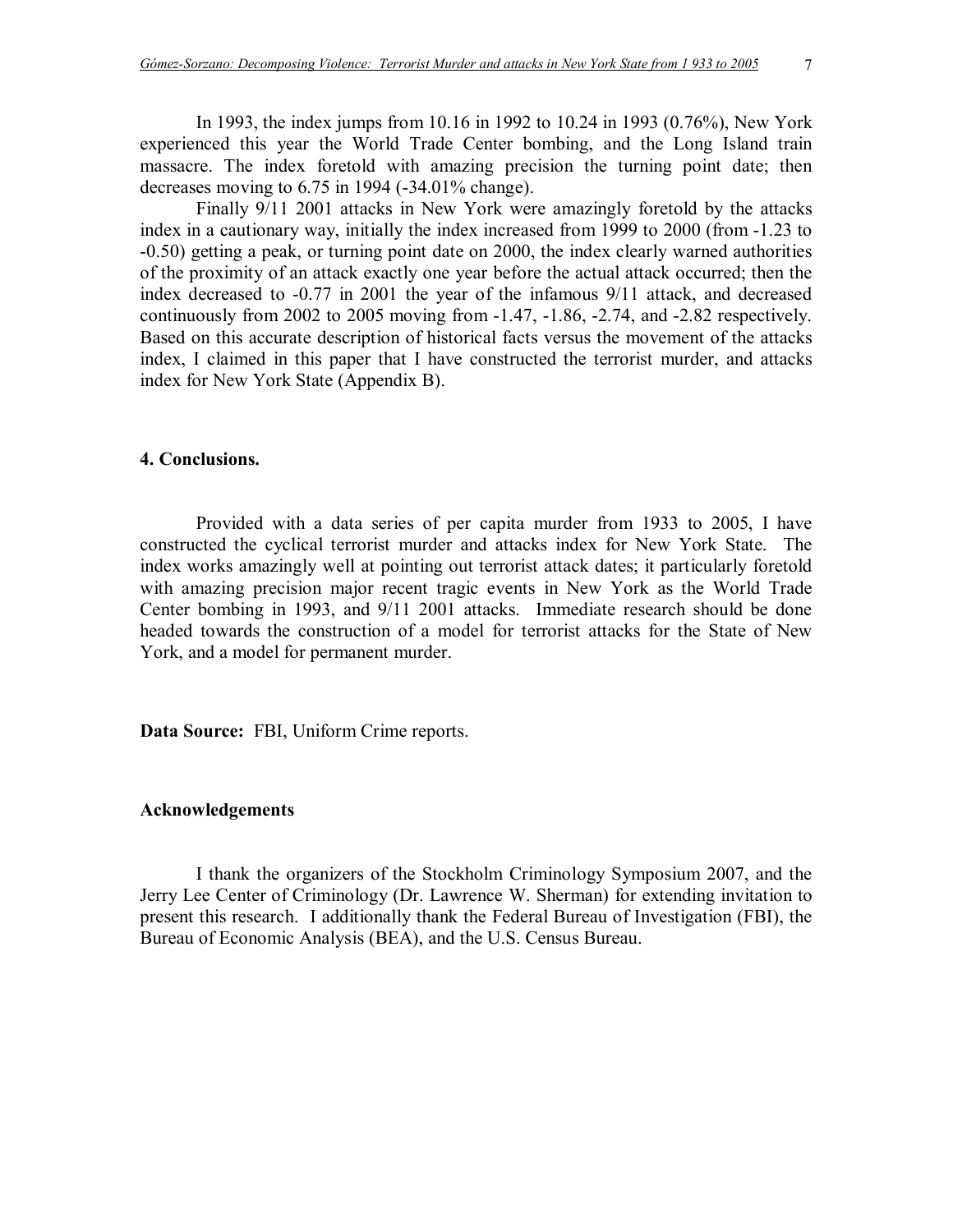## **Appendix A. The Beveridge & Nelson decomposition of economic time series applied to decomposing the New York State per capita homicides from 1933 to 2005.**

I denote the observations of a stationary series of the logarithm of per capita homicides for New York State. by *Lthom* and its first differences by *W<sup>t</sup>* . Following Beveridge & Nelson, BN for short, (1981, p.154), many economic times series require transformation to natural logs before the first differences exhibit stationarity, so the  $W_t$ 's, then are continuous rates of change.

$$
W_t = Lt \text{hom}_t - Lt \text{hom}_{t-1} \tag{1}
$$

If the w's are stationary in the sense of fluctuating around a zero mean with stable autocovariance structure, then the decomposition theorem due to Wold (1938) implies that  $W_t$  maybe expressed as

$$
W_t = \mu + \lambda_0 \varepsilon_t + \lambda_1 \varepsilon_{t-1} + \dots , \text{ where } \lambda_0 \equiv 1 \tag{2}
$$

Where,  $\mu$  the  $\lambda$ 's are constants, and the  $\varepsilon$ 's are uncorrelated disturbances. According to BN, the expectation of  $L_t$  hom<sub> $t$ +k</sub> conditional on data for  $L_t$  hom through time t is denoted

by  $Lt \hom(k)$ , and is given by

hom )1( ..... )( *Lt W W k t t* = + + + hom ( ..... .,...| , ) hom( ) ( hom ,........| hom , hom ) )3( 1 1 1 *Lt E W W W W Lt k E Lt Lt Lt t t kt t t kt t t* ∧ ∧ + + + + − ∧ = + + =

Since the  $z_i$ 's can be expressed as accumulations of the  $W_i$ 's. Now from (2) it is easy to see that the forecasts of  $W_{t+i}$  at time t are

$$
\hat{W}_t(i) = \mu + \lambda_i \varepsilon_t + \lambda_{i+1} \varepsilon_{t-1} + \dots \tag{4}
$$
\n
$$
\mu + \sum_{j=1}^{\infty} \lambda_j \varepsilon_{t+1-j},
$$

Now substituting (4) in (3), and gathering terms in each  $\varepsilon_t$ , I get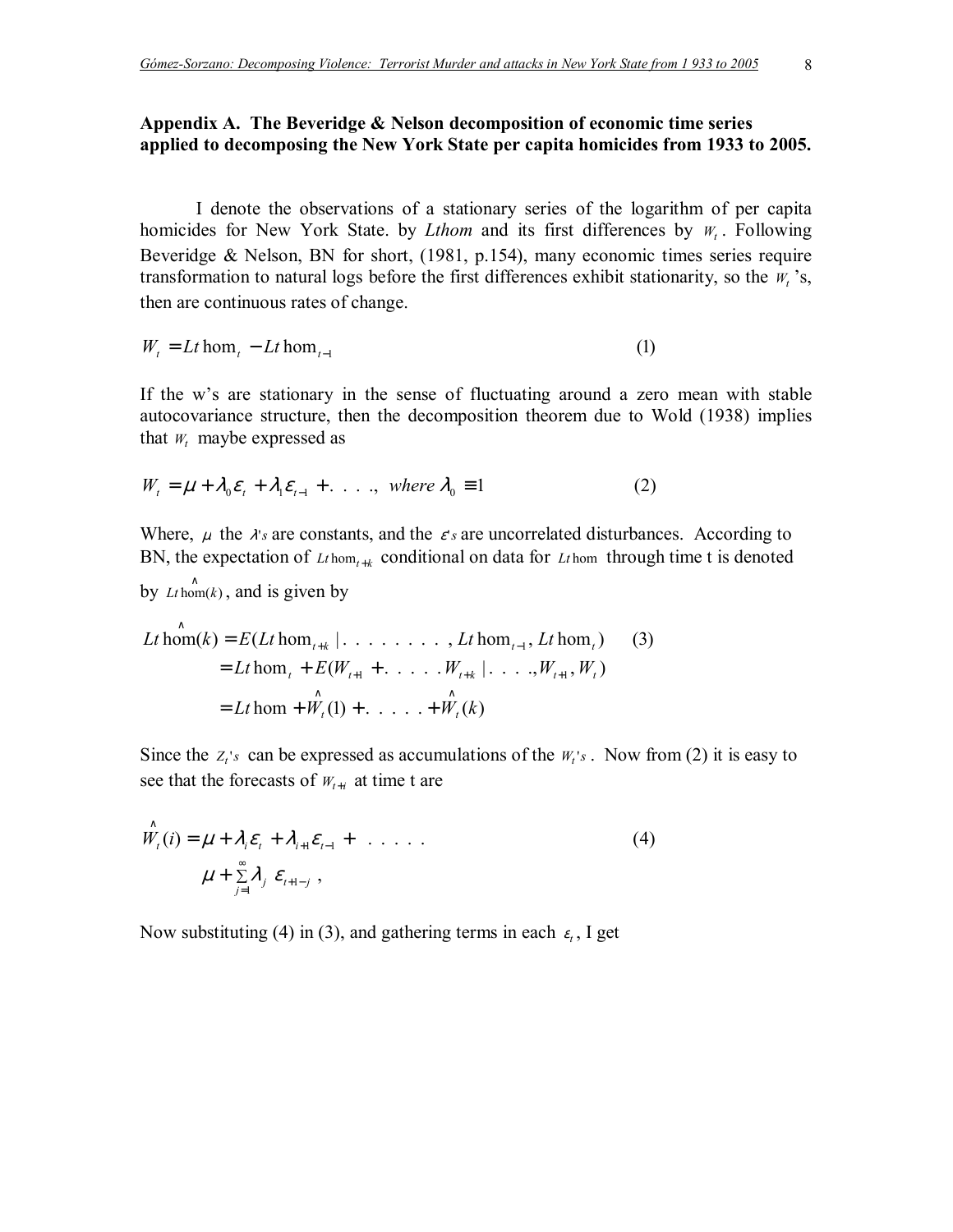$$
L \lim_{t} (\hat{k}) = L \lim_{t} + \hat{W}_{t}(i)
$$
\n
$$
= L \lim_{t} + \left[ \mu + \sum_{j=1}^{\infty} \lambda_{j} \varepsilon_{t+1-j} \right]
$$
\n
$$
= k\mu + L \lim_{t} + \left( \sum_{i=1}^{k} \lambda_{i} \right) \varepsilon_{t} + \left( \sum_{i=1}^{k+1} \lambda_{i} \right) \varepsilon_{t-1} + \dots
$$
\n(5)

And considering long forecasts, I approximately have

$$
L \operatorname{hom}_t(k) \cong k\mu + L \operatorname{hom}_t + \left(\sum_{i=1}^{\infty} \lambda_i\right) \varepsilon_t + \left(\sum_{i=2}^{\infty} \lambda_i\right) \varepsilon_{t-1} + \dots \tag{6}
$$

According to (6), it is clearly seen that the forecasts of homicide in period (k) is asymptotic to a linear function with slope equal to  $\mu$  (constant), and a level *Lhom* (intercept or first value of the series).

Denoting this level by  $L \overline{hom_t}$  I have

$$
\overline{L \text{hom}_{t}} = L \text{ hom}_{t} + \left(\sum_{1}^{\infty} \lambda_{i}\right) \varepsilon_{t} + \left(\sum_{2}^{\infty} \lambda_{i}\right) \varepsilon_{t-1} + \ldots \ldots \qquad (7)
$$

The unknown  $\mu$  and  $\lambda$ 's in Eq. (6) must be estimated. Beveridge and Nelson suggest and ARIMA procedure of order  $(p,1,q)$  with drift  $\mu$ .

$$
W_t = \mu + \frac{\left(1 - \theta_1 L^1 - \ldots - \theta_q L^q\right)}{\left(1 - \varphi_1 L^1 - \ldots - \varphi_p L^p\right)} \varepsilon_t = \mu + \frac{\theta(L)}{\varphi(L)} \varepsilon_t
$$
\n(8)

Cuddington and Winters (1987, p.22, Eq. 7) realized that in the steady state, i.e.,  $L=1$ , Eq. (9) converts to

$$
\overline{L \hom}_{t} - \overline{L \hom}_{t-1} = \mu + \frac{(1 - \theta_1 - \dots \theta_q)}{(1 - \phi_1 - \dots \phi_p)} \varepsilon_t = \mu + \frac{\theta(1)}{\varphi(1)} \varepsilon_t (9)
$$

The next step requires replacing the parameters of the ARIMA model (Table 2) and iterating Eq.(9) recursively, i.e., replace t by  $(t-1)$ , and  $(t-1)$  by  $(t-2)$ , etc, I get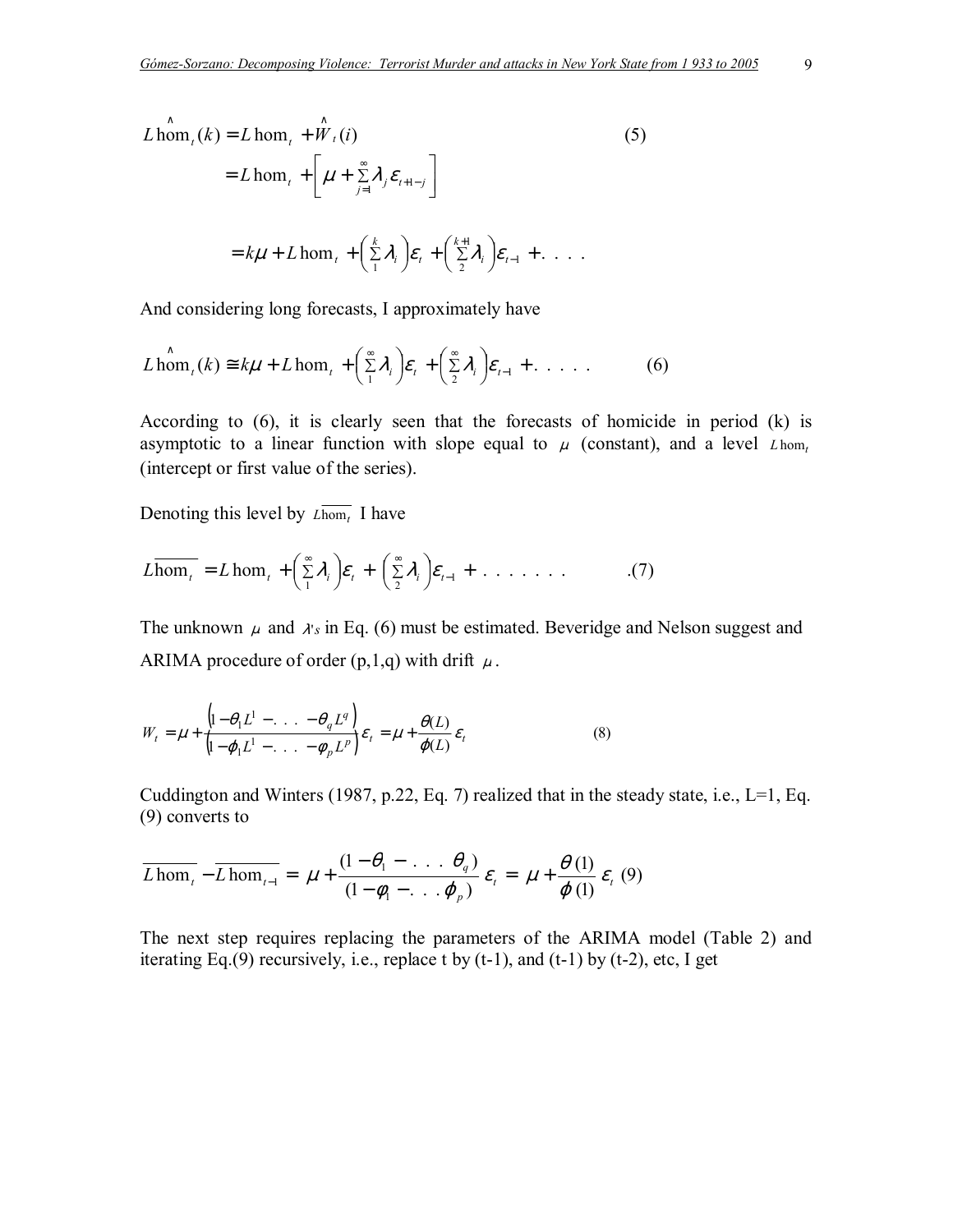$$
W_{t} = \overline{L \text{ hom}_{t}} - \overline{L \text{ hom}_{t-1}} = \mu + \frac{\theta(1)}{\phi(1)} \varepsilon_{t}
$$
(10)  

$$
W_{t-1} = \overline{L \text{ hom}_{t-1}} - \overline{L \text{ hom}_{t-2}} = \mu + \frac{\theta(1)}{\phi(1)} \varepsilon_{t-1}
$$
  

$$
W_{t} = \overline{L \text{ hom}_{t}} = \overline{L \text{ hom}_{0}} + \mu + \frac{\theta(1)}{\phi(1)} \varepsilon_{t}
$$
(this is the value for year 1962)  

$$
W_{44} = \overline{L \text{ hom}_{82}} = \overline{L \text{ hom}_{0}} + \mu + \frac{\theta(1)}{\phi(1)} \varepsilon_{2}
$$
(this is the value for year 2005)

Adding these equations I obtain  $W_1$  (the value for year 1962), and W44 (the value for year 2005), on the right hand side  $\mu$  is added "t" times, and the fraction following  $\mu$ is a constant multiplied by the sum of error terms. I obtain

$$
\overline{L \hom}_{t} = \overline{L \hom}_{0} + \mu t + \frac{\theta(1)}{\phi(1)} \sum_{i=1}^{t} \varepsilon_{i}
$$
 (11)

This is, Newbold's  $(1990, 457, Eq.(6))$ , which is a differential equations that solves after replacing the initial value for  $\overline{L \text{hom}_{0}}$ , which is the logarithm of per capita murder in year 1923.

Cárdenas (1991), suggests that Eq.(11), should be changed when the ARIMA model includes autoregressive components. Since the ARIMA developed for the U.S<sup>'</sup> case (Table 2), includes autoregressive, and moving average components, I formally show this now.

$$
L \text{hom}_{t} - L \text{hom}_{t-1} = \mu + \sum_{i=1}^{p} \phi_{i} W_{t-i} + \sum_{j=1}^{q} \theta_{j} \varepsilon_{t-j} + \varepsilon_{t}
$$
\n
$$
\Delta L \text{hom}_{t} = W_{t} = Lt \text{hom}_{t} - Lt \text{hom}_{t-1}
$$
\n(12)

$$
L \text{hom}_{t} - L \text{hom}_{t-1} = \mu + \sum_{i=1}^{p} \phi_{i} \Delta L \text{hom}_{t-i} + \sum_{j=1}^{q} \theta_{j} \varepsilon_{t-j} + \varepsilon_{t}
$$

Bringing the moving average components to the LHS, I get

$$
L \operatorname{hom}_{t} - L \operatorname{hom}_{t-1} - \left( \sum_{i=1}^{p} \phi_i \Delta L \operatorname{hom}_{t-1} \right) = \mu + \sum_{i=1}^{q} \theta_i \varepsilon_{t-j} + \varepsilon_t \tag{13}
$$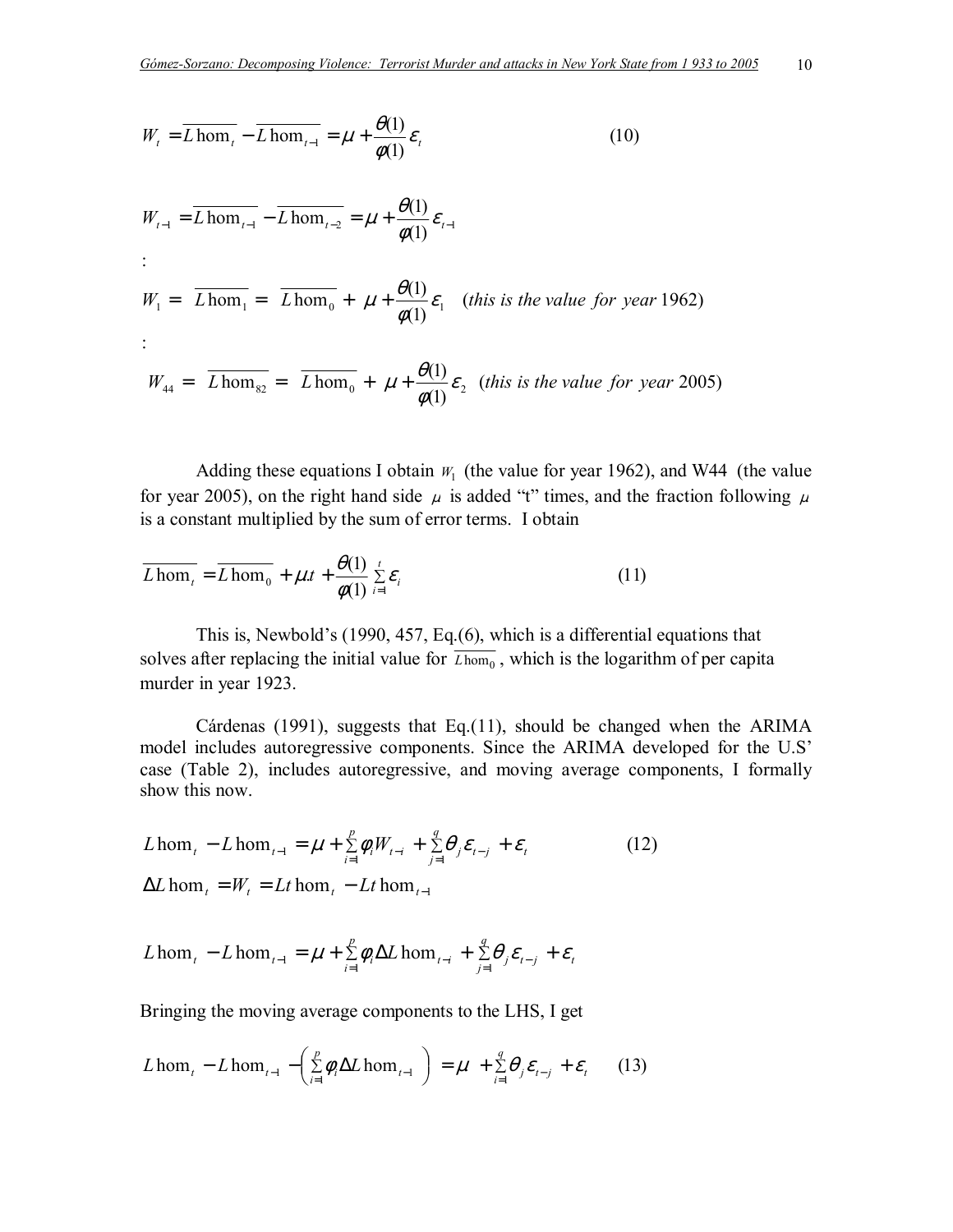Expanding summation terms

$$
(1 - \phi_1 L^1 - \phi_2 L^2 - \ldots - \phi_p L^p)(L \hom_t - L \hom_{t-1}) = \mu + (1 + \theta_1 L^1 + \ldots + \theta_q L^q) \varepsilon_t \tag{14}
$$

Rearranging Eq. (14) and including the ARIMA parameters from Table 2, I get.

$$
L \text{hom}_{t} - L \text{hom}_{t-1} = \frac{0.020}{1 - 0.51 - 0.33 + 0.16 + 0.10} + \left(\frac{1 - 0.90 - 0.82}{1 - 0.51 - 0.33 + 0.16 + 0.10}\right) \varepsilon_{t}
$$
(15)

Now, after recursively replacing, t with (t-1), and (t-1) with (t-2), etc, and after adding together "t" times, I have

$$
L \text{hom}_{t} - L \text{hom}_{0} = \frac{0.020 \text{.} \, t}{1 - 0.51 - 0.33 + 0.16 + 0.10} + \left(\frac{1 - 0.90 - 0.82}{1 - 0.51 - 0.33 + 0.16 + 0.10}\right) \sum_{i=1}^{t} \varepsilon_{i} \tag{16}
$$

And rearranging,

$$
L \text{hom}_{t} = L \text{hom}_{0} + \frac{0.020 \text{.} \, t}{1 - 0.51 - 0.33 + 0.16 + 0.10} + \left(\frac{1 - 0.90 - 0.82}{1 - 0.51 - 0.33 + 0.16 + 0.10}\right) \sum_{i=1}^{t} \varepsilon_{i} \tag{17}
$$

In the steady state, when  $L=1$ , Eq. (17) yields the permanent component of the per capita murder for New York, the last step requires taking the exponential to the LHS of Eq. 17, getting the level for the permanent component. The cyclical component is finally obtained by the difference of the level of the observed per capita murder minus the level of the permanent component. Both permanent and cyclical estimated components are shown in Fig.4.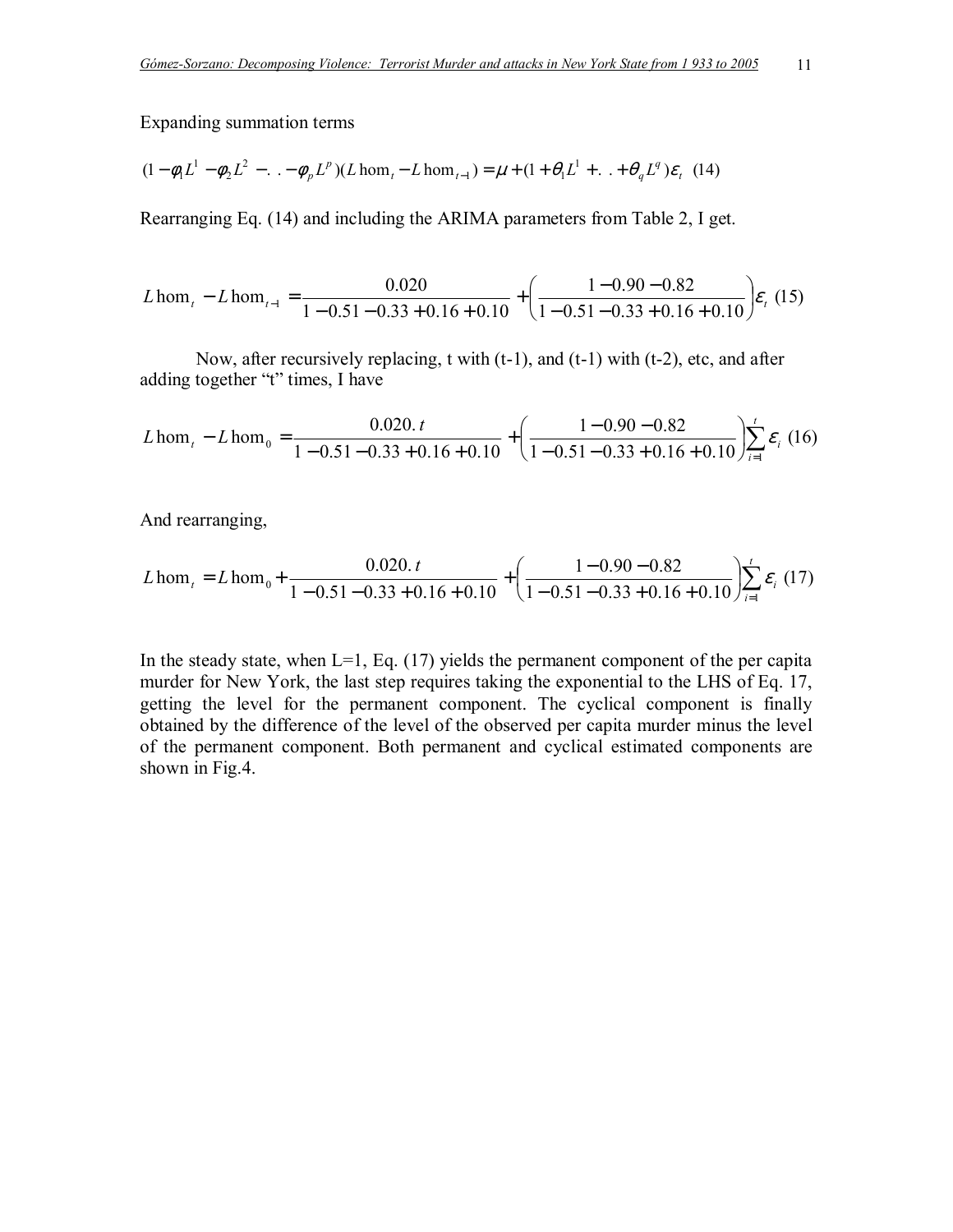| Appendix B : data table |               |              | <b>BEVERIDGE -</b><br><b>NELSON</b><br>Terrorist murder |           |  |
|-------------------------|---------------|--------------|---------------------------------------------------------|-----------|--|
|                         | Original Data |              | and attacks index                                       | Permanent |  |
| year                    | Murder        | Muerder      | Cyclical - component component                          |           |  |
|                         |               | per capita   |                                                         |           |  |
| 1933                    |               | 2.40         |                                                         |           |  |
| 1934                    |               | 4.20         |                                                         |           |  |
| 1935                    |               | 4.30         |                                                         |           |  |
| 1936                    |               | 4.00         |                                                         |           |  |
| 1937                    |               | 3.70         |                                                         |           |  |
| 1938                    |               | 3.00         |                                                         |           |  |
| 1939                    |               | 3.10         |                                                         |           |  |
| 1940                    |               | 2.90         |                                                         |           |  |
| 1941                    |               | 2.88         |                                                         |           |  |
| 1942                    |               | 2.84         |                                                         |           |  |
| 1943                    |               | 2.30         |                                                         |           |  |
| 1944                    |               | 2.46         |                                                         |           |  |
| 1945                    |               | 3.05         |                                                         |           |  |
| 1946                    |               | 3.63         |                                                         |           |  |
| 1947                    |               | 3.50         |                                                         |           |  |
| 1948                    |               | 3.49         |                                                         |           |  |
| 1949                    |               | 1.41         |                                                         |           |  |
| 1950                    |               | 1.56         |                                                         |           |  |
| 1951                    |               | 1.27         |                                                         |           |  |
| 1952                    |               | 3.20         |                                                         |           |  |
| 1953                    |               | 3.10         |                                                         |           |  |
| 1954                    |               | 3.20         |                                                         |           |  |
| 1955                    |               | 3.10<br>3.20 |                                                         |           |  |
| 1956<br>1957            |               | 3.20         |                                                         |           |  |
| 1958                    |               | 2.80         |                                                         |           |  |
| 1959                    |               | 3.00         |                                                         |           |  |
| 1960                    | 480           | 2.86         |                                                         |           |  |
| 1961                    | 603           | 3.54         |                                                         |           |  |
| 1962                    | 626           | 3.60         | 2.27                                                    | 1.33      |  |
| 1963                    | 689           | 3.89         | 2.47                                                    | 1.42      |  |
| 1964                    | 824           | 4.60         | 3.27                                                    | 1.33      |  |
| 1965                    | 836           | 4.63         | 2.91                                                    | 1.72      |  |
| 1966                    | 882           | 4.83         | 3.04                                                    | 1.79      |  |
| 1967                    | 996           | 5.43         | 4.10                                                    | 1.33      |  |
| 1968                    | 1185          | 6.54         | 4.93                                                    | 1.61      |  |
| 1969                    | 1324          | 7.23         | 5.48                                                    | 1.74      |  |
| 1970                    | 1444          | 7.94         | 6.37                                                    | 1.56      |  |
| 1971                    | 1823          | 9.91         | 8.52                                                    | 1.39      |  |
| 1972                    | 2026          | 11.03        | 9.69                                                    | 1.34      |  |
| 1973                    | 2040          | 11.17        | 9.76                                                    | 1.41      |  |
|                         |               | 10.60        | 9.09                                                    |           |  |
| 1974                    | 1919          |              |                                                         | 1.51      |  |
| 1975                    | 1996          | 11.02        | 9.60                                                    | 1.41      |  |
| 1976                    | 1969          | 10.89        | 9.36                                                    | 1.53      |  |
| 1977                    | 1919          | 10.71        | 9.01                                                    | 1.69      |  |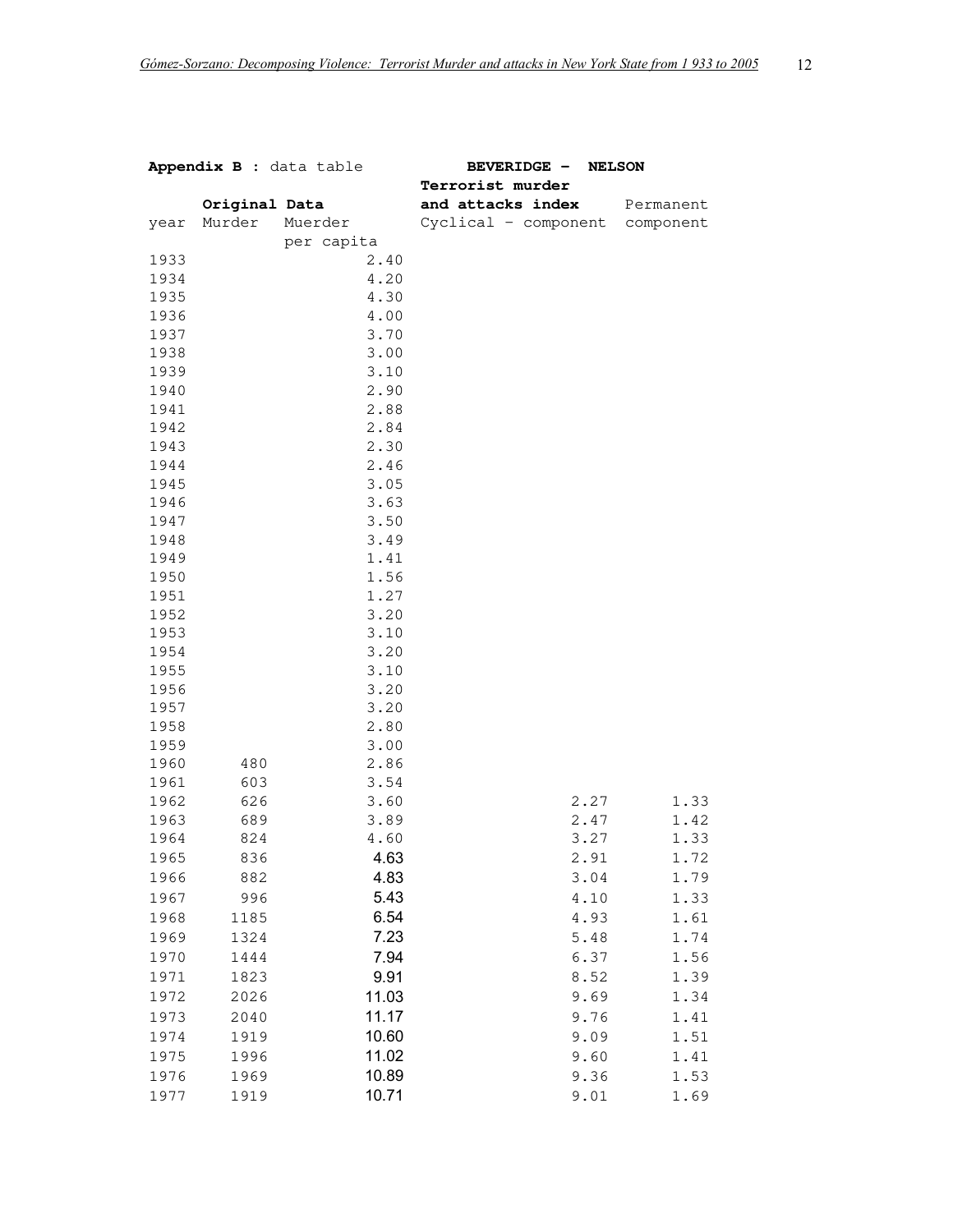| 1978 | 1820 | 10.25 | 8.39    | 1.86 |
|------|------|-------|---------|------|
| 1979 | 2092 | 11.85 | 10.25   | 1.60 |
| 1980 | 2228 | 12.73 | 11.23   | 1.50 |
| 1981 | 2166 | 12.31 | 10.69   | 1.62 |
| 1982 | 2013 | 11.40 | 9.60    | 1.80 |
| 1983 | 1958 | 11.08 | 9.16    | 1.92 |
| 1984 | 1786 | 10.07 | 7.68    | 2.39 |
| 1985 | 1683 | 9.46  | 6.97    | 2.49 |
| 1986 | 1907 | 10.73 | 8.50    | 2.23 |
| 1987 | 2016 | 11.31 | 8.91    | 2.40 |
| 1988 | 2244 | 12.54 | 10.36   | 2.18 |
| 1989 | 2246 | 12.51 | 10.14   | 2.37 |
| 1990 | 2605 | 14.48 | 12.26   | 2.22 |
| 1991 | 2571 | 14.24 | 11.38   | 2.86 |
| 1992 | 2397 | 13.23 | 10.16   | 3.07 |
| 1993 | 2420 | 13.30 | 10.24   | 3.06 |
| 1994 | 2016 | 11.10 | 6.76    | 4.34 |
| 1995 | 1550 | 8.55  | 3.45    | 5.10 |
| 1996 | 1353 | 7.44  | 2.19    | 5.25 |
| 1997 | 1093 | 6.03  | $-0.21$ | 6.24 |
| 1998 | 924  | 5.08  | $-1.64$ | 6.73 |
| 1999 | 903  | 4.96  | $-1.24$ | 6.20 |
| 2000 | 952  | 5.02  | $-0.51$ | 5.52 |
| 2001 | 960  | 5.00  | $-0.77$ | 5.77 |
| 2002 | 909  | 4.80  | $-1.47$ | 6.27 |
| 2003 | 934  | 4.90  | $-1.87$ | 6.77 |
| 2004 | 889  | 4.60  | $-2.74$ | 7.34 |
| 2005 | 874  | 4.50  | $-2.82$ | 7.32 |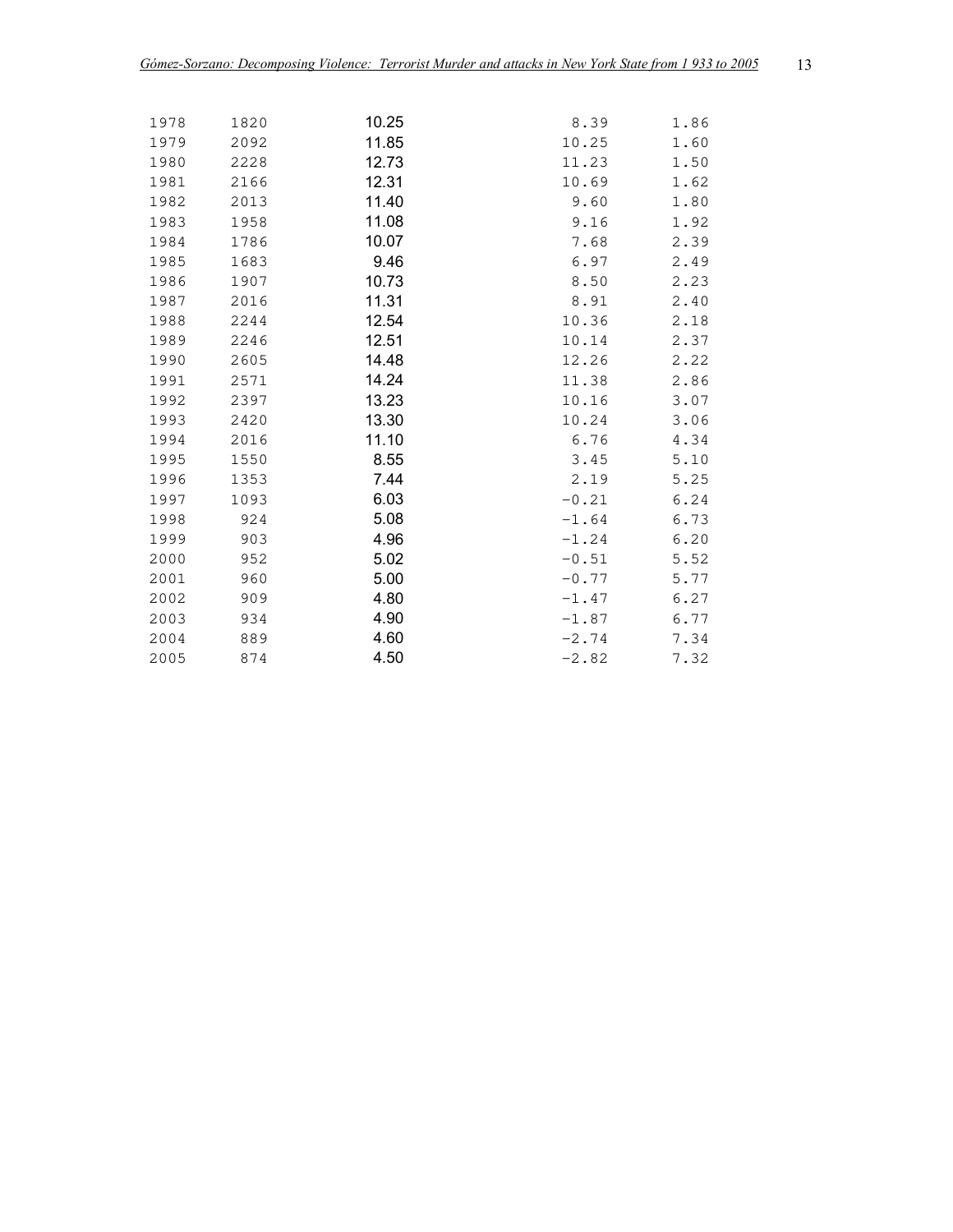## **References**

Bernard, Bruce. 2002. CENTURY, one hundred years of human progress, regression, suffering and hope. Phaidom Press Inc, New York, NY.

Beveridge, S., Nelson, C.R., 1981. A new approach to decomposition of economic time series into permanent and transitory components with particular attention to measurement of the "business cycle". Journal of Monetary Economics 7, 151-174.

Clark, Ramsey., 1970. Crime in America. Simon and Schuster publishers, New York. Campbell, J.Y., P, Perron., 1991. "Pitfalls and opportunities: What Macroeconomists Should Know about Unit Roots," in O.J. Blanchard and S. Fisher (eds.), *NBER Macroeconomics Annual*, The MIT Press, 141-201.

Cárdenas, M., 1991. Coffee Exports, Endogenous State Policy and the Business Cycle. PhD dissertation. Economics. University of California, Berkeley, CA.

Cuddington, J., Winters, L.A., 1987. The Beveridge-Nelson decomposition of economic time series. Journal of Monetary Economics 19, 125-127.

Dickey, D.A., Fuller, W.A., 1981. Likelihood ratio statistics for autoregressive time series with a unit root. Econometrica 49, 1057-1972.

Durham, Jennifer L., 1996. Crime in America: A Reference Handbook. ABC - CLIO, Inc, Santa Barbara California.

Eck, John and Maguire Edward., 2000. Have changes in policing reduced violent crime? assessment of the evidence. In *The Crime Drop in America* by Alfred Blumstein and Joel Wallman Editors. Cambridge University Press.

Enders, Walter and Sandler, Todd., 2006. The Political Economy of Terrorism. Cambridge University Press. New York.

Gómez-Sorzano, Gustavo A., 2005. "A model of cyclical terrorist murder in Colombia, 1950-2004. Forecasts 2005-2019". Unpublished paper, presented at the  $14<sup>th</sup>$  World Congress of Criminology, paper nominated to the Stockholm Prize in Criminology, online at http://mpra.ub.uni-muenchen.de/134/01/MPRA\_paper\_134.pdf

. 2006A. "Scenarios for sustainable peace in Colombia by year 2019." Unpublished paper, University of Pennsylvania, submitted to the Colombian Presidency, High Commissioner for Peace, Bogotá, Colombia, April. Online at http://mpra.ub.uni-muenchen.de/135/01/MPRA\_paper\_135.pdf

\_\_\_\_\_\_\_\_\_\_\_\_\_\_\_\_\_\_\_\_\_\_\_, 2006B. ìThe econometrics of violence, terrorism and scenarios for peace in Colombia from 1950 to 2019. Unpublished book, University of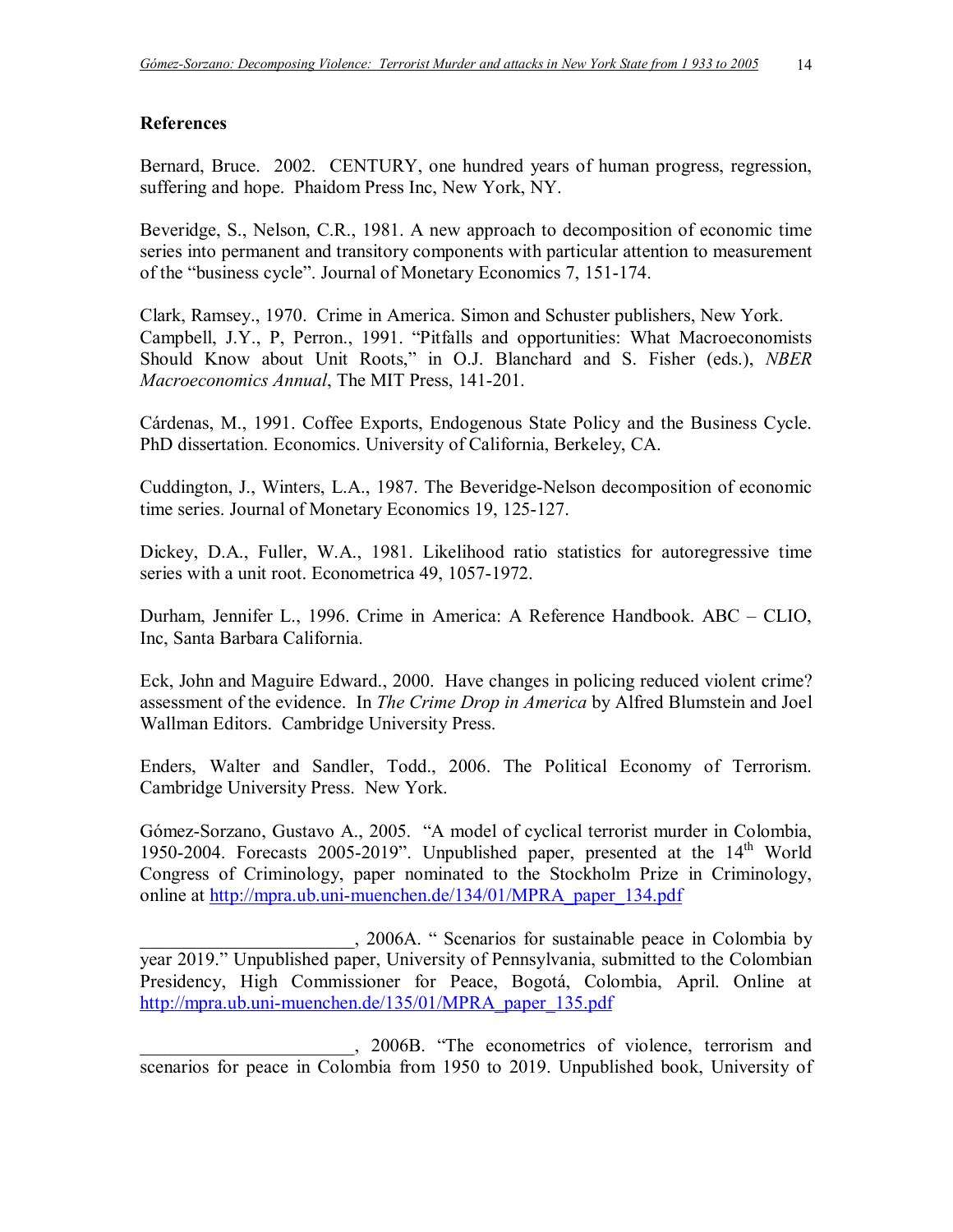Pennsylvania, Philadelphia, October. Online at http://mpra.ub.unimuenchen.de/539/01/MPRA\_paper\_539.pdf

\_\_\_\_\_\_\_\_\_\_\_\_\_\_\_\_\_\_\_\_\_\_\_, 2006C. ìDecomposing violence: terrorist murder in the twentieth century in the United States". Unpublished paper, Stockholm Criminology Symposium 2006, Stockholm, Online at http://mpra.ub.unimuenchen.de/1145/01/MPRA\_paper\_1145.pdf

\_\_\_\_\_\_\_\_\_\_\_\_\_\_\_\_\_\_\_\_\_\_\_, 2006D. ìUsing the Beveridge and Nelson decomposition of economic time series for pointing out the occurrence of terrorist attacks". Unpublished paper, Stockholm Criminology Symposium 2007, Stockholm, Online at http://mpra.ub.uni-muenchen.de/3388/01/MPRA\_paper\_3388.pdf

Hewitt, Christopher, 2005. Political Violence and Terrorism in Modern America, a Chronology. Praeger Security International, Connecticut.

Kegley W. Charles Jr., Raymond, Gregory A., 2007. After Iraq: the imperiled American Imperium. Oxford University Press. New York

Lane, Roger, 1999. Violent death in the city, suicide, accident and murder in nineteethcentury Philadelphia. Ohio State University Press.

Levitt, Steven. D., 1996. "The Effect of Prison Population Size on Crime Rates: Evidence from Prison Overcrowding Litigation." *Quarterly Journal of Economics* 111:319-51.

Menjívar, Cecilia and Néstor Rodríguez., 2005. When States Kill, Latin America, the U.S., and Technologies of Terror. University of Texas Press, Austin.

Miller, S.M., 1988. The Beveridge-Nelson decomposition of economic time series: another economic computational method. Journal of Monetary Economics 21, 141-142.

Monkkonen, Eric H., 2001. Murder in New York City. University of California Press. Berkeley and Los Angeles, California.

Newbold, P.,1990. Precise and efficient computation of the Beveridge-Nelson decomposition of economic time series. Journal of Monetary Economics 26, 453-457.

Marvell, Thomas B., and Carlisle E. Moody, Jr., 1994. *"Prison Population Growth and* Crime Reduction.î *Journal of Quantitative Criminology* 10:109-40

Spealman, William., 1994. *Criminal incapacitation*. New York: Plenum.

\_\_\_\_\_\_\_\_\_\_\_\_\_\_\_., 2000. The limited importance of prison expansion. In *The Crime Drop in America* by Alfred Blumstein and Joel Wallman Editors. Cambridge University Press.